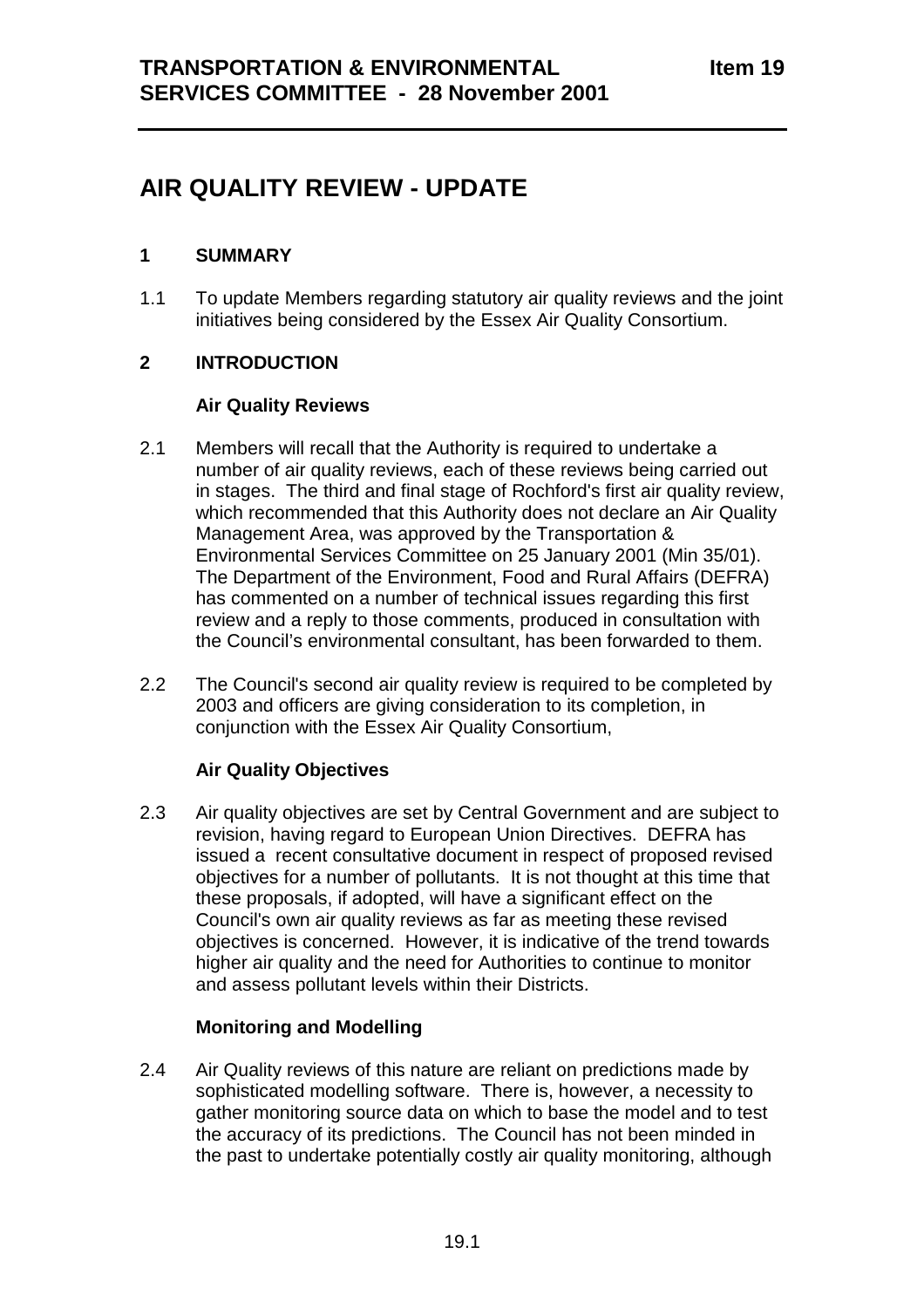at some point in the future this may become necessary. The operation of sophisticated modelling packages is a specialist discipline in itself.

2.5 In addition to pollutant monitoring, models require accurate and comprehensive road traffic data, probably in addition to that maintained at present by the Highways Authority.

#### **3 ESSEX AIR QUALITY CONSORTIUM INITIATIVE**

- 3.1 In line with the successful Essex contaminated land initiative which Members will be familiar with, the Essex Air Quality Consortium, at which Rochford is represented, is assessing areas where joint working by Authorities and institutions within the county may be beneficial under the Government's Air Quality Strategy.
- 3.2 The agreed terms of reference for the consortium initiative are:
	- A fundamental review of the type and location of all monitoring in Essex, identifying any gaps. To investigate the possibility of setting up a monitoring network for the County.
	- Investigating trends in air quality over time for the County with a view to producing an annual report of findings.
	- Investigate whether the County should be supporting the monitoring of ozone, and taking the initiative regarding this pollutant of local significance in terms of public health.
	- Establish what road traffic data is available; decide whether more sophisticated traffic data needs to be purchased.
	- Formulate and achieve a joint approach for the 2003 air quality reviews including the potential for engaging a single specialist contractor.
	- Investigate the costs and viability of the County Airviro modelling system; determine its future role.
	- Look at pollution forecasting and public awareness
	- Identify other areas/issues as appropriate and make recommendations.

#### **4 ENVIRONMENTAL IMPLICATIONS**

4.1 The Government's stated objective for air quality policy in the United Kingdom is to ensure that polluting emissions and ambient air quality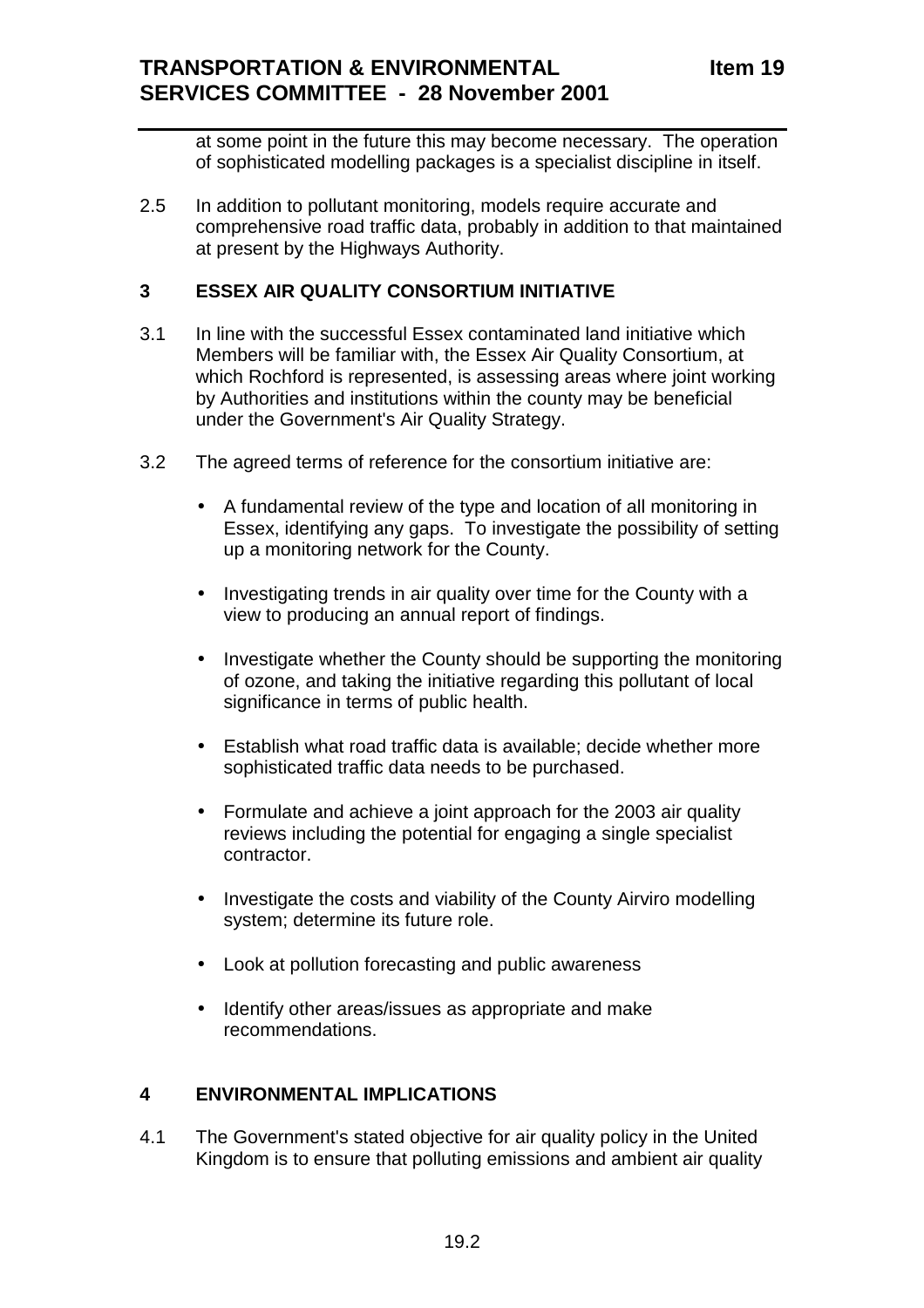generally throughout the country do not cause harm to human health and the environment.

4.2 Local Authorities are required to work towards the achievement of this objective within their area.

## **5 RESOURCE IMPLICATIONS**

- 5.1 The potential financial implications for the Authority will not be fully known until the Essex Air Quality Consortium has considered the options and made its recommendations. It can, however, be anticipated that costs will be incurred in work needed for the statutory second review of air quality whether or not the initiative reaches fruition. These costs will include approximately £7,000 for sophisticated modelling work and approximately £2,000 for data collection and validation (based on year 2000 costs).
- 5.2 In addition, it is anticipated that the consortium may recommend some small areas of expenditure within the current financial year and where these occur, they will be met from existing budgets.

## **6 LEGAL IMPLICATIONS**

6.1 The Environment Act 1995 places a statutory duty on the local authority to carry out reviews of air quality.

#### **7 RECOMMENDATION**

It is proposed that the Committee **RESOLVES:-**

- (1) That the initiative of the Essex Air Quality Consortium be supported in assessing areas where joint working by authorities and institutions within the county may be beneficial under the Government's Air Quality Strategy.
- (2) That £9,000 be included in support of the air quality review within the draft revenue estimates for 2002/03.

# G P WOOLHOUSE

Head of Housing, Health & Community Care